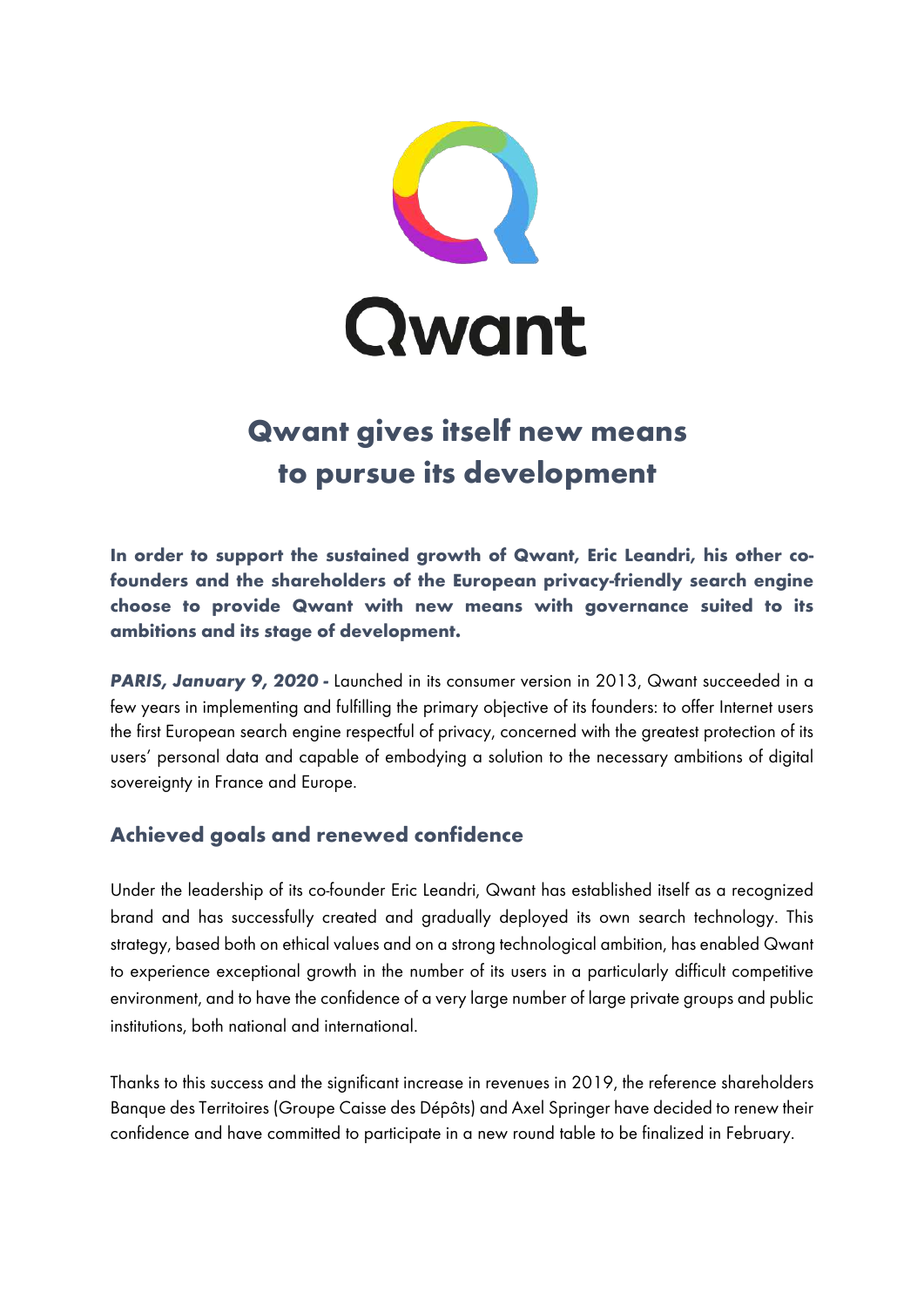## **Enhanced governance**

To continue the development and vision of Qwant, Jean-Claude Ghinozzi, current Deputy Managing Director Sales & Marketing of Qwant since 2017, is promoted as President of Qwant SAS. He will provide general management with the mission of strengthening the technological fundamentals of the search engine and its service ecosystem as well as its monetization. Tristan Nitot, who temporarily served as CEO, will once again focus on his role as VP Advocacy.

Qwant has also chosen to set up a Governance Council chaired by Antoine Troesch, Investment Director of Banque des Territoires.

This Council will be supported by a Strategic and Scientific Committee chaired by Eric Leandri. After successfully ensuring the development of Qwant, Eric Leandri fully wished to invest in the definition and implementation of the company's strategic and technological orientations by taking the chair of this Committee.

This new organization will be effective on January 15, 2020.

For Eric Leandri: "**After all these years of driving Qwant to its various successes and on all fronts, I am very enthusiastic about the idea of continuing the adventure with a solid team of which I am proud, who has all my confidence, and which allows me to focus on the strategic vision of what should be and become our search engine, serving the privacy of the Europeans and our technological autonomy.** "

Jean-Claude Ghinozzi says: "**I joined Qwant three years ago because the unprecedented challenge proposed by the shareholders was both immense and motivating. We have collectively succeeded in laying solid foundations to build the future, I know the strength and potential of our teams, and it is therefore with great pride and recognition that I agreed to take the lead in this phase significant development of Qwant in France and in Europe. I want to thank Eric Leandri and our shareholders for this renewed confidence and I am eager to continue working with them**. "